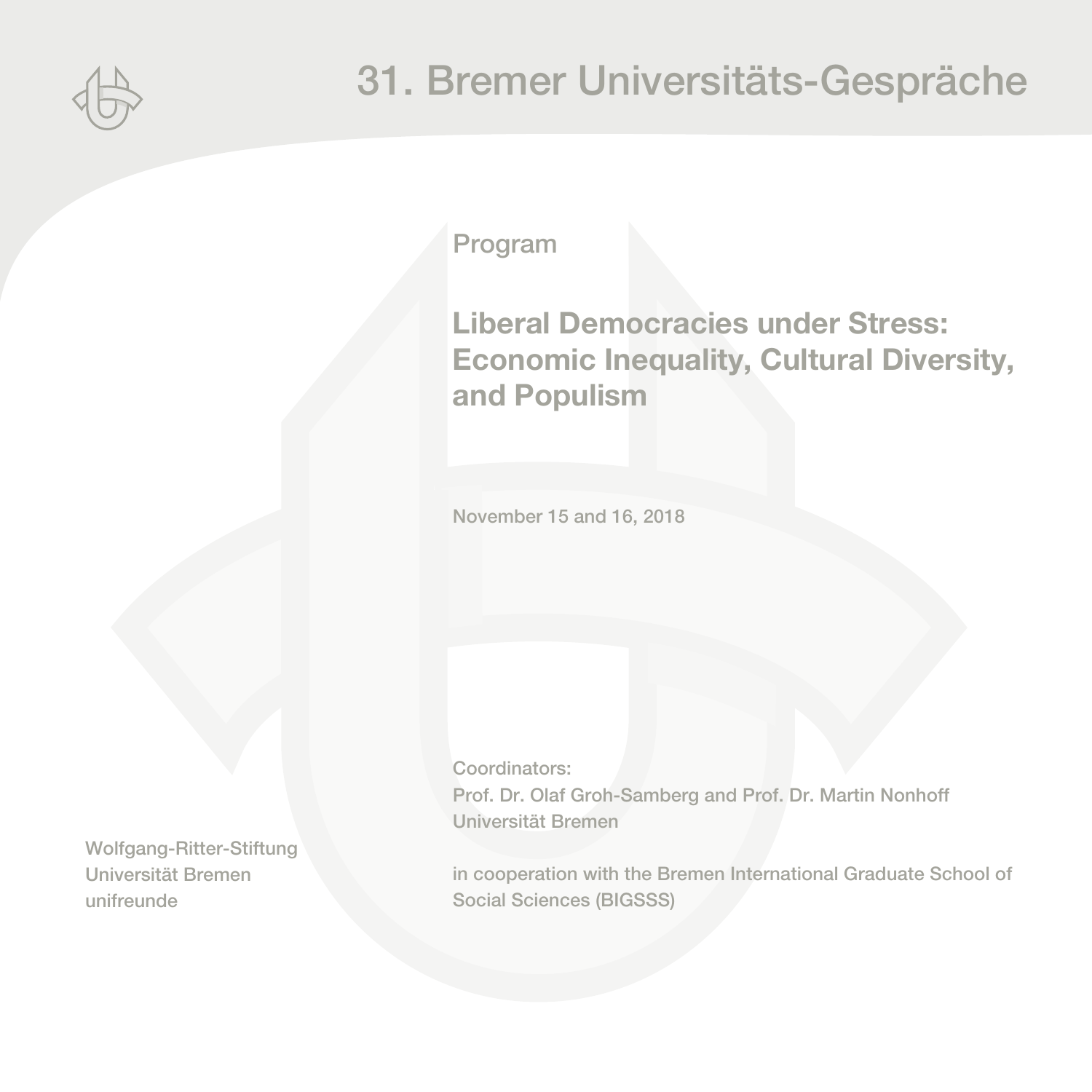# **The Idea**

Since 1988, the Bremen based Wolfgang-Ritter-Stiftung, the University of Bremen and unifreunde e.V. have annually organized the Bremer Universitäts-Gespräche. The aim of the semi-public conference series is to encourage a research-based dialogue on important topics of all fields and disciplines. The organizers hope for a lively exchange between representatives from academia, politics and business, adding new ideas and practical relevance to ongoing discussions.

The event starts on Thursday night with a public panel discussion in German at the historical Schütting building in Bremen´s City Centre. During the following reception and dinner, hosted by Sparkasse Bremen, guests have the opportunity to exchange ideas further.

Friday is devoted to in-depth presentations and intense discussions in English. Located in the Atlantic Grand Hotel Bremen, guests are invited to enjoy an inspiring and undisturbed conference atmosphere: A number of short talks highlight elements of the panel discussion of the night before and the participants are invited to ask questions and contribute to the exchange.

## **The Organizers**

In 1970, the entrepreneur Wolfgang Ritter, former owner and CEO of the Martin Brinkmann AG, formed a foundation with the intention to support Bremen's scientific institutions and young academics. Furthermore, with the Bremer Universitäts-Gespräche, the Wolfgang-Ritter-Stiftung opened a forum for research topics of societal interest to be discussed by the wider public, not only among scientists.

With more than 100 academic programs hosted by 12 faculties, the University of Bremen offers more than 20,000 students an innovative model of higher-education. As an internationally recognized research institution attractive to young and more experienced scholars alike, the university has recently developed links between academia and industry through the University Technology Park. The Bremen International Graduate School of Social Sciences (BIGSSS) is one of Germany's leading schools of doctoral training in the social sciences.

Friends of the University and Jacobs University Bremen Society (unifreunde) was founded in 1961. Their goal is to foster scientific education and research activities, and especially to strengthen the guiding spirit of the universities.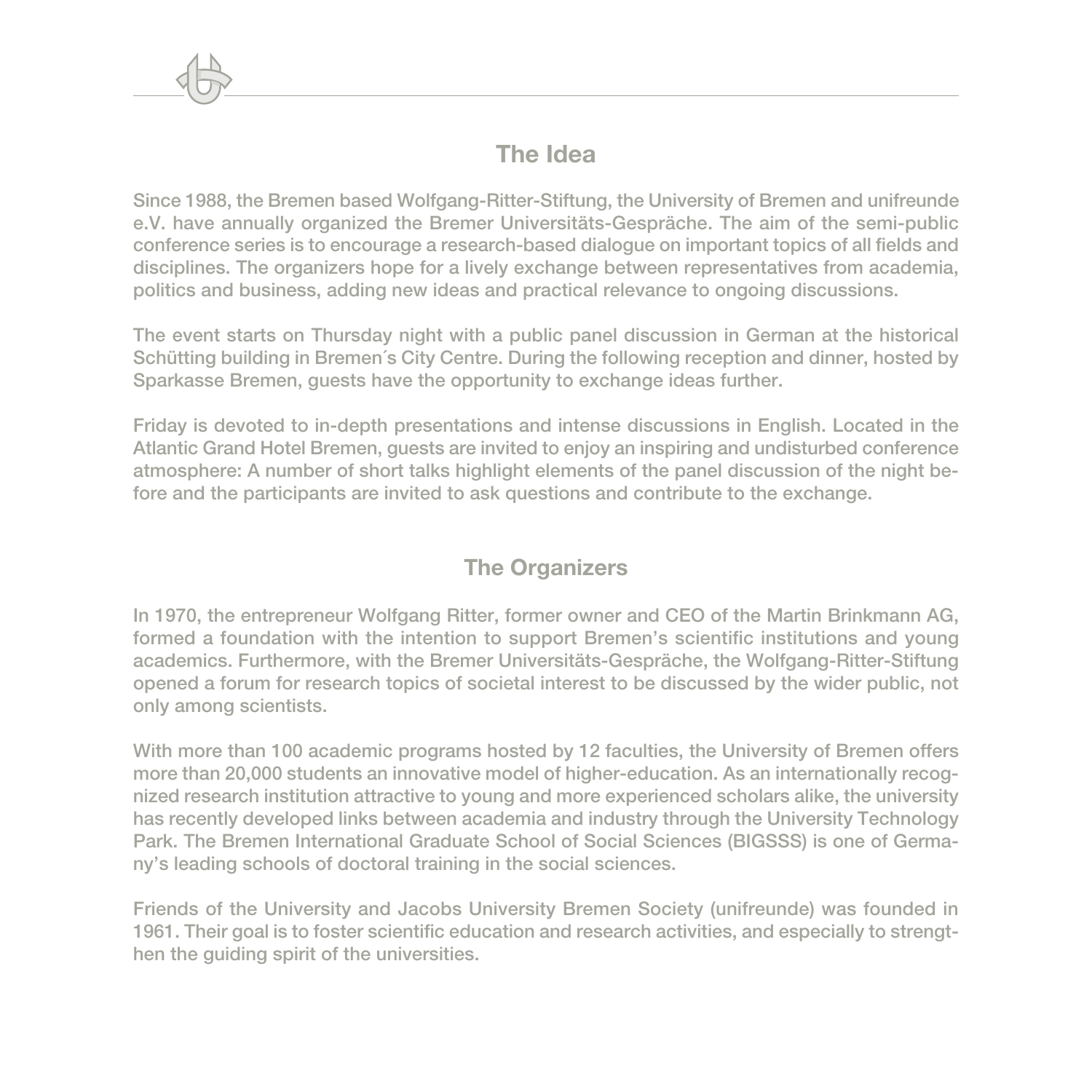# **The Topic**

Recent observations of Western liberal democracies suggest that they are coming under pressure in several ways. Firstly, long standing norms of statehood, the so-called "liberal" or "universalist" consensus, are increasingly questioned, particularly by right-wing populist movements. In addition, there is a critique of economic globalization stemming from the left (e.g. Podemos, Syriza). Where cultural liberalism in particular is opposed from the right, economic liberalism is criticized from the left.

Both of these forms of questioning suggest that the pressure on the political system is linked to a second stress factor, namely various forms of economic inequality and cultural difference which overlap and intersect in complex ways. We can identify two dynamics of inequality which, in their interaction, lead to an increasing threat to social cohesion:

On the one hand, we see increasing economic inequalities that translate into corresponding symbolic, but also social boundaries between worldviews and lifestyle patterns of social groups, who seldom come into contact with one another. A second element of this inequality can be identified as the increasing status competition within social groups, especially in the middle classes. Competitive behavior and social comparisons are prevalent not only in education, labor and financial markets, but also, for instance, in dating apps and social media networks. These mutually reinforcing dynamics of social segregation between and status competition within social classes, and intersecting cultural conflicts and divisions, threaten to undermine social integration across classes, and fuel further democratic instability.

The , Bremer Universitäts-Gespräche 2018' address this current stress constellation of Western liberal democracies in more depth by relating the perspectives of both stress factors to each other. To this end, scientists and representatives from politics and civil society will discuss the following topics in four panels: (1) Populism, Populisms; (2) Democratic Participation – a Panacea?; (3) Dynamics of Social Inequality; (4) Diversity and Identity Politics.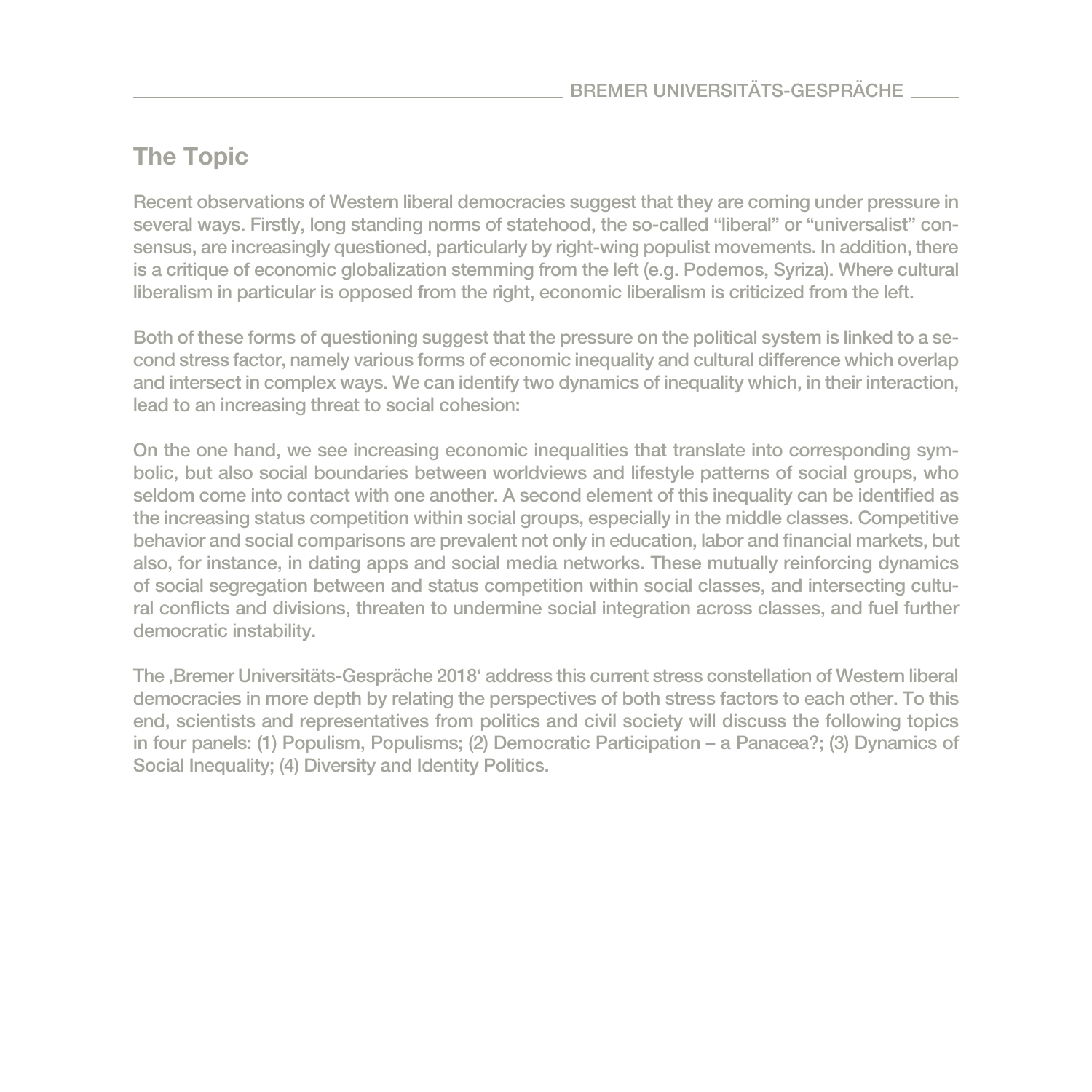

#### Thursday | November 15, 2018

| 6:00 pm             | <b>Public Event at the Schütting Bremen</b><br>in German                                                                                                                                                                                                                                                                                                                                                                                                                                                                                                                                                                                                                                                                                                                                                                                                                                                                                  |
|---------------------|-------------------------------------------------------------------------------------------------------------------------------------------------------------------------------------------------------------------------------------------------------------------------------------------------------------------------------------------------------------------------------------------------------------------------------------------------------------------------------------------------------------------------------------------------------------------------------------------------------------------------------------------------------------------------------------------------------------------------------------------------------------------------------------------------------------------------------------------------------------------------------------------------------------------------------------------|
| Welcome             | Prof. Dr. Heiko Staroßom (Chairman of Wolfgang-Ritter-Stiftung)                                                                                                                                                                                                                                                                                                                                                                                                                                                                                                                                                                                                                                                                                                                                                                                                                                                                           |
| Introduction        | Prof. Dr. Martin Nonhoff (Professor of Political Theory at Universität Bremen)                                                                                                                                                                                                                                                                                                                                                                                                                                                                                                                                                                                                                                                                                                                                                                                                                                                            |
|                     | Prof. Dr. Olaf Groh-Samberg (Professor of Sociology at Universität Bremen & Dean<br>of BIGSSS)                                                                                                                                                                                                                                                                                                                                                                                                                                                                                                                                                                                                                                                                                                                                                                                                                                            |
| Panel<br>discussion | Können wir noch miteinander reden? Das Auseinanderdriften der Gesellschaft<br>und die Krise der Öffentlichkeit<br>Can We Still Talk? The Drifting Apart of Society and the Crisis of the Public                                                                                                                                                                                                                                                                                                                                                                                                                                                                                                                                                                                                                                                                                                                                           |
|                     | Democracies thrive on successful communication on controversial issues and bet-<br>ween conflicting parties. In recent years, however, this seems to have become dif-<br>ficult. On the one hand, economic inequalities have grown significantly in Germany,<br>and with them the differences and distances between the realities of the rich and<br>poor. At the same time, conflicts over values are breaking out, which are tied to the<br>foundations of identitarian self-perceptions and are therefore discussed in a highly<br>emotional way. The public, civic and political discourse that would be in demand<br>here is itself fundamentally questioned as a hegemonic discourse of elites and cer-<br>tain social milieus that have long since dissociated themselves from the everyday<br>realities of many people. How can communication and understanding be achieved<br>in the face of serious inequalities and conflicts? |
|                     | Aydan Özoğuz (SPD, Member of the German Bundestag)                                                                                                                                                                                                                                                                                                                                                                                                                                                                                                                                                                                                                                                                                                                                                                                                                                                                                        |
|                     | Prof. Dr. Wolfgang Merkel (Director of the research unit "Democracy and<br>Democratization" at the WZB - Berlin Social Science Center)                                                                                                                                                                                                                                                                                                                                                                                                                                                                                                                                                                                                                                                                                                                                                                                                    |
|                     | Jürgen Kaube (Co-Editor Frankfurter Allgemeine Zeitung)                                                                                                                                                                                                                                                                                                                                                                                                                                                                                                                                                                                                                                                                                                                                                                                                                                                                                   |
| Host                | Stephanie Rohde (WDR, Deutschlandfunk)                                                                                                                                                                                                                                                                                                                                                                                                                                                                                                                                                                                                                                                                                                                                                                                                                                                                                                    |
| <b>Music</b>        | Katharina Franck (Singer, Songwriter and Author)                                                                                                                                                                                                                                                                                                                                                                                                                                                                                                                                                                                                                                                                                                                                                                                                                                                                                          |
| 8:00 pm             | Dinner reception at the Vorstandsgästeräume of Sparkasse Bremen AG with<br>invited guests                                                                                                                                                                                                                                                                                                                                                                                                                                                                                                                                                                                                                                                                                                                                                                                                                                                 |

Dinner speech *Prof. Dr. Heiko Staroßom* (Member of the Board of Sparkasse Bremen)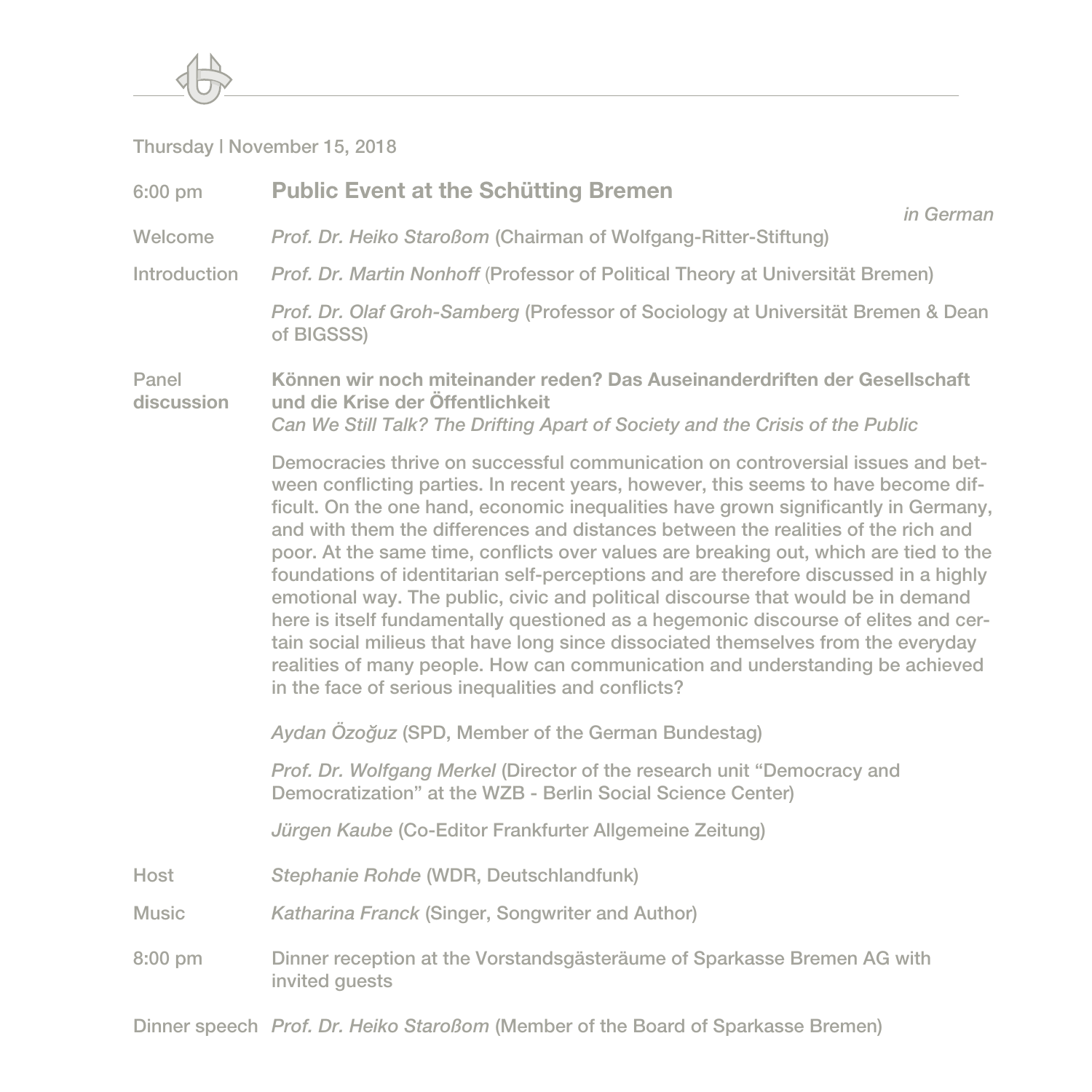Friday | November 16, 2018

**Symposium at Atlantic Grand Hotel Bremen, Goldener Saal** 

*in English* 

Host: *Stephanie Rohde* (WDR, Deutschlandfunk)

9:00 am **Welcome** 

*Prof. Dr.-Ing. Bernd Scholz-Reiter* (Rector of Universität Bremen)

#### 9:15 am **Panel 1: Inputs and discussions on Populism, Populisms**

*Prof. Dr. Philip Manow* (Universität Bremen) The Political Economy of Populism

*PD Dr. Paula Diehl* (Universität Bielefeld) The Role of Mass Media in Normalizing Right-Wing Populism

*Prof. Yannis Stavrakakis, PhD* (Aristotle University of Thessaloniki) Populism(s), Anti-populism(s) and Democracy Discussion

10:30 am **Coffee Break**

#### 11:00 am **Panel 2: Inputs and discussions on Democratic Participation – a Panacea?**

*Prof. Dr. Martin Nonhoff* (Universität Bremen) Why Even Radical Democrats Should Have Some Doubts about Direct Democracy

*Dr. Arndt Wonka* (Universität Bremen) The (Im-)Possibilities of Effective Political Participation in the European Union

*Prof. Karolina Wigura, PhD* (Kultura Liberalna/University of Warsaw) Civil Societies vs. Illiberal Regimes

12:15 pm **Lunch**